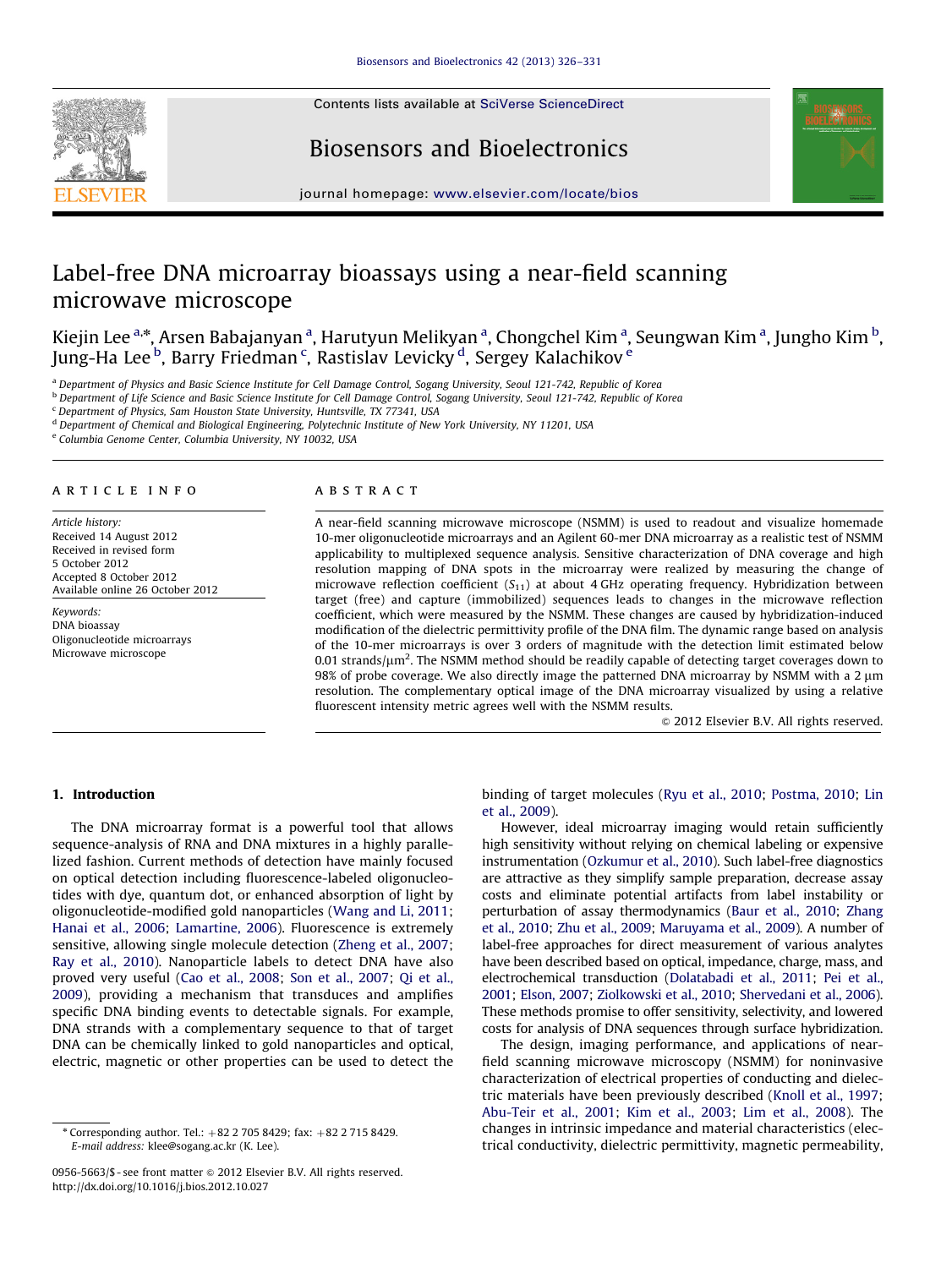volumetric and thin film properties, etc.) of various materials were investigated by NSMM by measuring the microwave reflection coefficient  $S_{11}$ . The reflection coefficient depends on the complex dielectric permittivity profile  $\varepsilon$  across the surface being probed. Difference in  $\varepsilon$  for DNA and substrate, for example, will manifest in shifts in resonance frequency  $f_r$  and reflection coefficient amplitude  $S_{11}$ , and can be mathematically modeled by transmission line theory within a material perturbation approach, assuming near-field dipole–dipole interactions ([Bhushan, 2011;](#page-5-0) [Ohtsu, 1998;](#page-5-0) [Pozar, 1990](#page-5-0)). Physically, the dielectric permittivity of a DNA-modified microarray spot is expected to depend on length and surface coverage of the strands, on hybridization state and distribution of the molecules (e.g. single oligonucleotide probe vs. double-stranded, ordered vs. disordered) and presence of other species on the surface including, most prominently, physisorbed water [\(Kim et al., 2011](#page-5-0)). In this report, the DNA spots on microarrays were imaged by measuring the local microwave reflection coefficient  $S_{11}$  at the resonance frequency,  $f_r = 3.98$  GHz.

In previous reports, we demonstrated this approach for labelfree, high-sensitivity imaging of n-alkylthiol and DNA prototype arrays ([Kim et al., 2011](#page-5-0); [Friedman et al., 2005\)](#page-5-0). In this paper, we demonstrate that NSMM is able to measure the surface coverage of analyte species at sensitivities comparable to conventional commercial fluorescence bioassay devices. The NSMM approach does not require functionalization of DNA strands with fluorescent dyes, redox couples, nanoparticles, or other labels. The technique therefore provides a very convenient and straightforward approach to multiplexed analysis of DNA sequences while maintaining the high sensitivity required for such applications.

## 2. Materials and methods

## 2.1. Sample preparation

DNA sample 1: Custom made DNA arrays with variable coverage were prepared for characterizing the NSMM detection response as a function of DNA coverage. 10-mer HPSF-purified homopolymers  $(A_{10}, T_{10}, C_{10}, G_{10})$  were purchased from MWG Biotech (Eurofins MWG Operon, AL). Arrays of these oligonucleotides were printed on SigmaScreen microarray slides with an aminopropyltriethoxysilane coating, using an Affymetrix GMS 417 spotter (Affymetrix, CA). Spotting was performed from deionized water at six concentrations obtained by 10-fold serial dilutions, starting from 0.005 strands/  $\mu$ m<sup>2</sup> (i.e. spotting concentrations of 0.005, 0.05, 0.5, 5, 50 and  $500$  strands/ $\mu$ m<sup>2</sup>). Each dilution of each oligonucleotide was printed 12 times, with three spots printed with each of the four pins on the GMS 417. The spots were allowed to dry, with no further processing applied, followed by NSMM imaging. Slides were not washed so as to preserve the number of strands printed. Deionized water was used for printing in order to minimize nonvolatiles that might co-deposit with the DNA. Area-averaged oligonucleotide coverages  $\sigma$  were estimated from the microarray spot radius  $R \approx 70 \mu m$ , the printing concentration C, and the approximate volume  $V \approx 1$  nL transferred using  $\sigma = VCN_A/\pi R^2$ , where  $N_A$  is Avogadro's number. Estimated coverages range from  $\sim$  0.005 strands/ $\mu$ m<sup>2</sup> on the low end (0.00011 nM printing solution) to  $\sim$  500 strands/ $\mu$ m<sup>2</sup> for the highest printed concentration (11 nM). The intention of using oligonucleotides comprised of the same residue repeat was to determine whether selection of base (A, T, C, G) influences the strength of the NSMM response. In contrast to methods employing covalent bonding between the microarray and printed DNA, the DNA for these model studies were simply physisorbed to the positively charged microarray surface. After drying of the printed spots no further processing steps (including washing) were used so as to not alter coverage of the deposited strands.

DNA sample 2: Total RNA was isolated from the sarcomaderived human cell line GBS6 using TRIzol reagent (Invitrogen), labeled using Agilent low RNA input fluorescent linear amplification kit (Agilent, CA) and hybridized to human whole genome 44k 60-mer oligonucleotides microarray chips (Agilent, CA) using onecolor (red) gene expression system following the manufacturer's instructions. The integrity of RNA samples and the extent of DNase digestion during the labeling procedure were monitored with the Agilent 2100 Bioanalyzer (Agilent, CA). All steps, including imaging of the hybridized microarray, were performed with Agilent Technologies instrumentation. For details see also [Van Schothorst et al.](#page-5-0) [\(2007](#page-5-0)). We generated fluorescent cRNA (complimentary RNA) with a sample input RNA (GBS6 RNA) for one-color processing using Agilent's low input quick amp labeling kit (Agilent Technologies) according to the manufacturer's instruction. This method uses T7 RNA polymerase, which simultaneously amplifies target material (total RNA isolated from GBS6 cells) and incorporates cyanine 3 labeled CTP. Thus, it is impossible to tell the exact RNA sequences that are used for this experiment. We guess the total RNA sequences from the GBS6 cells were amplified. According to the literatures published by Agilent Technologies, amplification is typically at least a 100-fold from total RNA to cRNA with the use of this kit. We also used an Agilent 60-mer whole human genome microarray for the experiments in this study. According to the manufacturer ([Van Schothorst et al., 2007](#page-5-0)), this microarray has 41,000 human genes and transcripts with one 60-mer oligonucleotide probe representing each sequence. Additionally, 75 selected probes are replicated 10 times to allow for intra-array reproducibility measurements. Probes designed against 10 different mRNA spike-in control transcripts are replicated 30 times on the microarray. Thus, the sequences of 60-mer oligonucleotides represent more than 41,000 genes sequences. Unfortunately, Agilent Technologies do not provide the sequence information.

In comparison with other oncogenes, little is known about the function of the EWS-Oct-4 gene product. The GBS6 cell line was established from a pelvic bone undifferentiated sarcoma with t(6;22)(p21;q12). As a first step in investigating label-free DNA microarray bioassays using a near-field scanning microwave microscope, we selected to analyze the gene expression profile of GBS6 cell line as a model system. We used Agilent human whole genome 44k array, because it has been well known that the Agilent gene expression platform provides high flexibility and sensitivity. In addition, strong correlations of log ratios are observed between Agilent microarray results and RNA-Seq. results.

# 2.2. Instrumentation

The detailed description of the basic operation of a NSMM is presented in our previous work ([Bhushan, 2011](#page-5-0)) and schematically shown in the inset of [Fig. 1](#page-2-0). In this study, an AFM tip with a very high input impedance was used as the NSMM probe, reducing the sensitivity of the reflection coefficient measurement. Thus, in order to boost the sensitivity of the probe, we employed a dielectric resonator and tuned the resonance cavity to match the impedance of 50  $\Omega$  of the microwave input line, so as to avoid stray contributions to the reflection coefficient. The gold and chromium coated commercial triangular AFM probe tip cantilever was directly soldered to the outside end of the coupling loop of the resonator. The free, sharp end of the tip was in close proximity to the sample surface, and was fixed at about 10 nm by using a quartz tuning fork feedback control system. The length, width, and thickness of the cantilever were 290  $\mu$ m, 40  $\mu$ m, and 1  $\mu$ m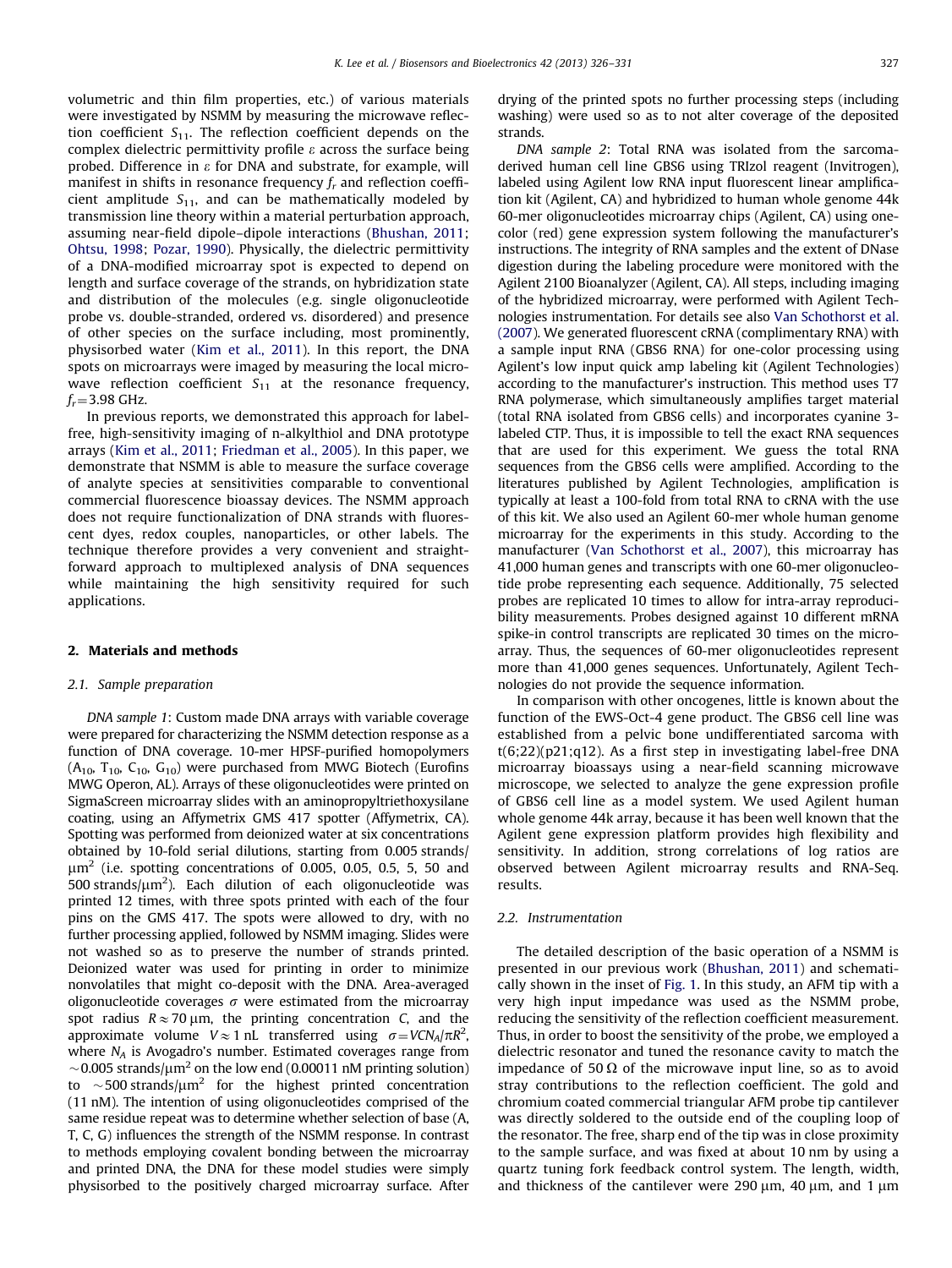<span id="page-2-0"></span>

Fig. 1. The change in the microwave reflection coefficient,  $\Delta S_{11}$ , as a function of coverage of 10 mer A, G, T, and C probes. The inset shows the schematic picture of oligonucleotide probes and the NSMM tip.

respectively. The apex angle of the tip was  $30^{\circ}$  and the height was about 20  $\mu$ m, with a tip curvature radius of less than 40 nm. We measured the reflection coefficient  $S_{11}$  of the NSMM resonator at an operating frequency of about 3.98 GHz for the  $TE<sub>010</sub>$  mode. Microwaves were generated by a network analyzer source and were input into the three-port cavity with the dielectric resonator inside. The cavity and resonator store electromagnetic energy with the resonant frequency depending strongly on material properties. In particular, the resonant frequency is sensitive to the near-field interaction of the probe tip with the sample. As the probe-sample interaction changes (e.g. due to changes of material characteristics of the sample), the coupled dipoles generate a large change in the electromagnetic energy in the resonator. Dielectric permittivity changes in the sample will cause changes of both the central resonance frequency  $f_r$  and the quality factor Q of the resonator. Therefore, by measuring the resonance frequency shift  $\Delta f/f_r$  and the reflection coefficient change  $\Delta S_{11}$ of the microwaves input into the cavity it is possible to monitor the dielectric permittivity of the sample. In order to optimize measurement sensitivity, both the quality of the resonator and the sensitivity of the probe must be maximized and matched; as a result, contrast of a NSMM image mainly depends on the interaction between the probe tip and the sample ([Ohtsu, 1998\)](#page-5-0). To extract quantitative information, it is essential to precisely control the probe tip-sample separation due to its strong influence on  $S_{11}$ .

# 3. Results and discussion

#### 3.1. Microwave reflection

The resonance frequency,  $f_r$  and reflection coefficient,  $S_{11}$ changes are related to the stored electric and magnetic energies in the original and perturbed cavity, so that the shift in resonant frequency can be related to the changes in stored energy of the perturbed cavity. In addition, the magnitude of the reflection coefficient  $S_{11}$  depends on the impedance of the sample surface. Minimization of the reflection coefficient without sample is the analog of subtracting the background level in the measurement. A change in probe-sample interactions, due to variation of material characteristics of the sample, perturbs the resonance condition and changes  $S_{11}$ . Thus, the shift of resonance frequency

and the change in reflection coefficient correlate with the effective intrinsic impedance of the material. A change in tip-sample interactions perturbs the system from the reference state and results in an increase in the reflectivity  $S_{11}$ .

An expression for how the reflectivity  $S_{11}$  depends on sample impedance can be derived by using standard transmission line theory ([Pozar, 1990\)](#page-5-0):

$$
S_{11} = 20 \log \left| \frac{Z_{in} - Z_0}{Z_{in} + Z_0} \right| \tag{1}
$$

here  $Z_0$  is the effective impedance of the probe tip and  $Z_{in}$  is the complex intrinsic impedance of the DNA/substrate system which can be estimated by the plane-wave solution as:

$$
Z_{in} = Z_{DNA} \frac{Z_{sub} + jZ_{DNA} \tan(k_{DNA} t_{DNA})}{Z_{DNA} + jZ_{sub} \tan(k_{DNA} t_{DNA})},
$$
\n(2)

where  $Z_{DNA}$ ,  $k_{DNA}$ , and  $t_{DNA}$  are the intrinsic impedance, wave number, and thickness of the DNA thin film, respectively, and  $Z_{sub}$ is the effective complex impedance of the substrate (this is similar to a dielectric on perfect metal (Al) system ([Silva et al., 1996](#page-5-0))) and it can be expressed as:

$$
Z_{\rm sub} = jZ_{\rm g}k_{\rm g}t_{\rm g} = j\frac{Z_a}{\sqrt{\varepsilon_{\rm g}\mu_{\rm g}}}k_a\sqrt{\varepsilon_{\rm g}\mu_{\rm g}}\;t_{\rm g} \simeq jZ_a k_a t_{\rm g} \tag{3}
$$

here  $\varepsilon_g$  and  $\mu_g$  are respectively the relative dielectric permittivity and the relative magnetic permeability of the glass substrate. Note that the changes of plane waves due to passing the space between the probe and sample (air environment inside cavity sensor) were neglected.

The complex input impedance of the sample can then be estimated as:

$$
Z_{in} \approx \frac{Z_a}{\sqrt{\varepsilon_g}} \frac{jZ_a k_a t_g + j(Z_a/\sqrt{\varepsilon_{DNA}}) k_a \sqrt{\varepsilon_{DNA}} t_{DNA}}{\sqrt{\varepsilon_g} (Z_a/\sqrt{\varepsilon_g}) - Z_a k_a t_g (k_a \sqrt{\varepsilon_{DNA}}) Z_a/\sqrt{\varepsilon_{DNA}}) t_{DNA}}
$$
  

$$
\approx j \frac{Z_a k_a (t_g + t_{DNA})}{1 - k_a^2 t_g t_{DNA} \varepsilon_{DNA}}
$$
(4)

where  $Z_a$  and  $k_a$  are respectively the characteristic impedance and wave number of free-space,  $t_g$  is the thickness of the glass slide and  $\varepsilon_{DNA}$  is the relative dielectric permittivity of DNA. Thus, the microwave reflection coefficient,  $S_{11}$  is affected by the relative dielectric permittivity of DNA.

## 3.2. Structure analysis

Connecting the reflectivity  $S_{11}$  to molecular organization of the surface is challenging. Conceptually, one could appeal to the model of dielectric properties of DNA as proposed by ([Oosawa](#page-5-0) [\(1971](#page-5-0)). In Oosawa's model, a single DNA chain is treated as a sphere consisting of interpenetrating positive and negative charge, with overall charge neutrality. By considering fluctuations of the dipole moment in equilibrium it is easy to calculate that the relative shift in the dielectric permittivity,  $(\varepsilon-\varepsilon_0)/\varepsilon_0 \sim v$  n where  $v$ is the volume of a single DNA molecule and  $n$  is the coverage (concentration) of molecules. However, this spherical geometry is not very realistic. A more realistic model, also proposed by Oosawa consists of a positively charged ellipsoid with an interpenetrating ellipsoid of negative charge. While such models might provide crude approximations, they are not able to quantitatively predict the diagnostic performance of NSMM imaging. Therefore, dynamic range and sensitivity were instead considered through experimental analysis of calibration samples.

#### 3.3. NSMM imaging: 10-mer oligonucleotides

In order to determine measurement sensitivity, experiments were designed to assess the linear dynamic range for 10-mer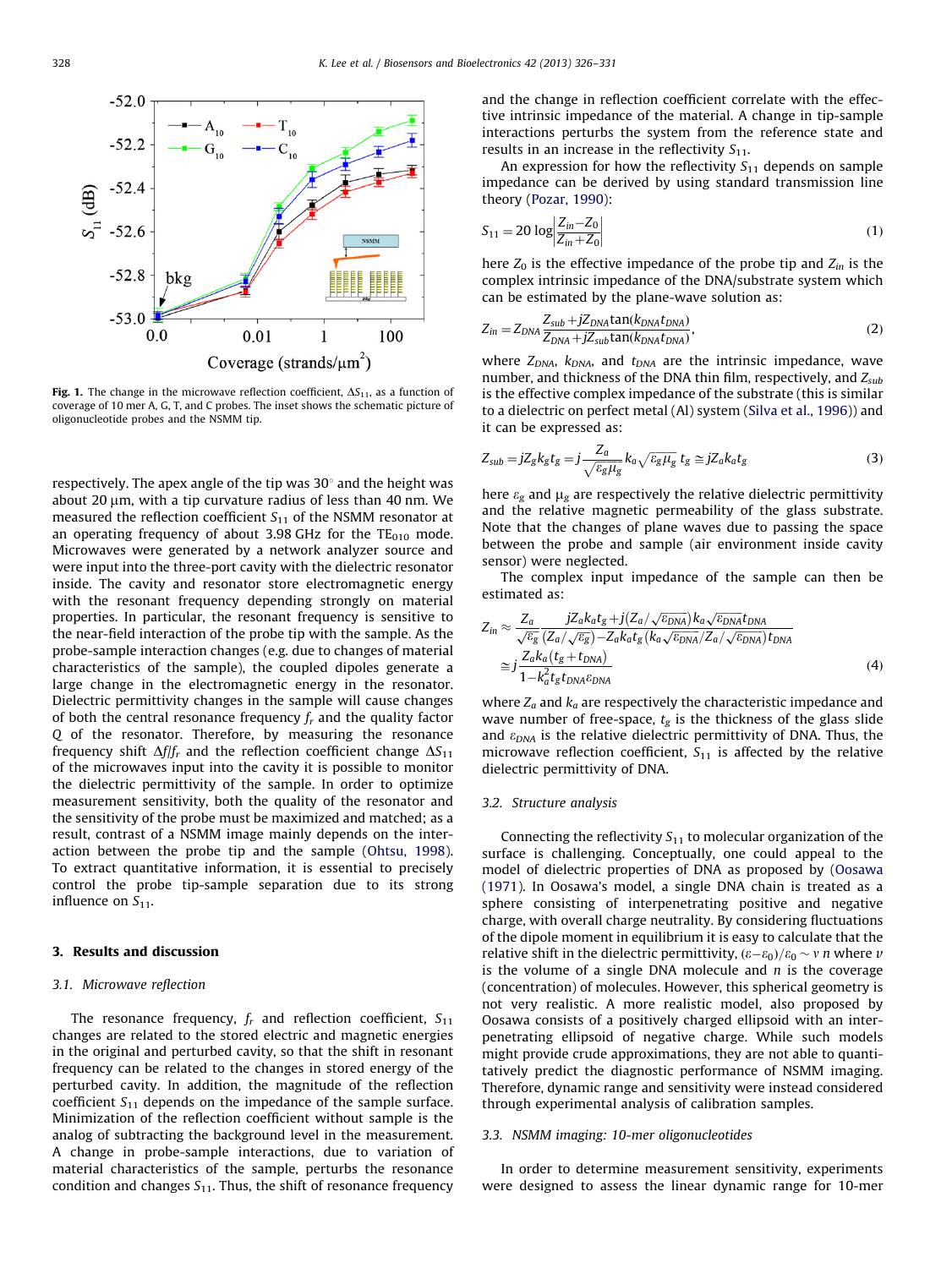homo-oligonucleotides of A, G, T, and C spotted with concentrations from 0.005 to 500 strands/ $\mu$ m<sup>2</sup> using 10-fold serial dilutions. [Fig. 1](#page-2-0) shows that the microwave reflection coefficient,  $S_{11}$ , measured at the fixed resonant frequency  $f_r = 3.9$  GHz varies nonlinearly with DNA coverage and then begins to flatten out as the response saturates at high coverages. Note that the saturation occurs without exploiting the full dynamic range of the scanner; therefore, it seems likely that it reflects diminishing per strand contributions to the signal at high coverages. The slope  $dlogS_{11}(dB)/dlog\sigma$  decreases approximately 5-fold over the measured range in coverage  $\sigma$ . While NSMM can monitor variations in strand coverage over at least four decades, the non-linearity would need to be calibrated for quantitative coverage determination over multiple decades. The technique has excellent sensitivity for a label free method, with smallest detectable limit below 0.01 strands/ $\mu$ m<sup>2</sup> based on [Fig. 1](#page-2-0) data. This is comparable with commercial fluorescence-based scanners used in microarray applications, whose detection limit is typically within 0.1–0.05 fluorophores/ $\mu$ m<sup>2</sup> [\(Basarsky et al., 2000](#page-5-0)). The above estimates show that label-free NSMM detection can approach if not exceed the sensitivity of conventional fluorescence diagnostics.

Fig. 2 shows the 2D NSMM images of the 10-mer data for A, G, T, and C probes. The insets show the cross-sectional presentations along the gray line. From the data, relative to the aminosilanized glass as reference, the reflection coefficient change for the lowest coverage specimens for  $A_{10}$ ,  $G_{10}$ ,  $T_{10}$ , and  $C_{10}$  was 0.09, 0.18, 0.11, and 0.21 dB compared to 0.79, 1.03, 0.71, and 0.93 dB for the highest coverages spots, respectively. The data also suggest that certain bases contribute more to the NSMM signal; e.g. that G engenders a stronger interaction with the tip than A or T. While such base-specific differences would not be unexpected, their interpretation in terms of molecular characteristics (e.g. polarizability) would be premature without additional details on the surface environment. For example water of hydration, base



Fig. 2. 2D NSMM images of the 10-mer data for A, G, T, and C probes. The insets show the cross sectional profiles indicated by the solid line.

orientation and stacking, and uniformity of strand coverage could vary depending on base type and contribute to differences in the NSMM signal that may or may not extrapolate well to mixed base sequences. Such various possible contributions to  $S_{11}$ , representing important but difficult-to-track aspects of surface modification with DNA molecules, merit a more detailed study separate from the current focus on the NSMM technique. However, changes in  $S_{11}$ intensity variation with strand coverage were clearly visible for all four base types down to  $\sim$  0.01 strands/ $\mu$ m<sup>2</sup>.

## 3.4. NSMM imaging: 60-mer oligonucleotides

Fig. 3 shows a 3D NSMM image of an unhybridized Agilent 60-mer oligonucleotide microarray for a scan area of about  $200 \times 200 \mu m^2$  with 2  $\mu$ m resolution. Ordered oligonucleotide probe elements, approximately  $60 \mu m$  in diameter, are surrounded by areas of silanized glass substrate. The microwave images showed clear contrast between the oligonucleotide probe spots and the surrounding background regions, where a sharp contrast in ''height'' was observed due to the relative dielectric permittivity changes. The corresponding cross sectional scan better indicates the contrast in signal between the probes and the unmodified regions as shown in the inset of Fig. 3. This result demonstrates that NSMM can be used for quality characterization of commercial microarrays; for example, to provide an indication of probe spot uniformity and reproducibility in probe density from spot to spot. A key benefit of NSMM is that contrast is provided by physical properties (relative permittivity variations) as visualized in the microwave range, so that NSMM can be applied to the characterization of microarray features directly, without extraneous labels such as fluorophores. Label-free imaging can be also performed by other high-resolution analytical detection techniques such as atomic force microscopy ([Mizuno](#page-5-0) [et al., 2004](#page-5-0); [Oliveira Brett and Chiorcea Paquim, 2005;](#page-5-0) [Lyubchenko, 2011\)](#page-5-0), that can in principle similarly provide information on topography, uniformity, and quality. However, even for such state of the art tools, surface features can be difficult to resolve against the background of silanized glass if the background is not flat and does not possess sufficient contrast in mechanical properties. The outstanding sensitivity of NSMM to local variations in relative permittivity may therefore prove very fruitful for assessing probe spot uniformity and molecular coverages in DNA as well as other microarrayed platforms.



Fig. 3. 3D NSMM image of unhybridized 60-mer probe Agilent 44k DNA microarray. Image area was  $200 \times 200 \mu m^2$  and scanning resolution was 2  $\mu$ m. The inset shows the cross sectional profile indicated by the solid line in the 3D NSMM image.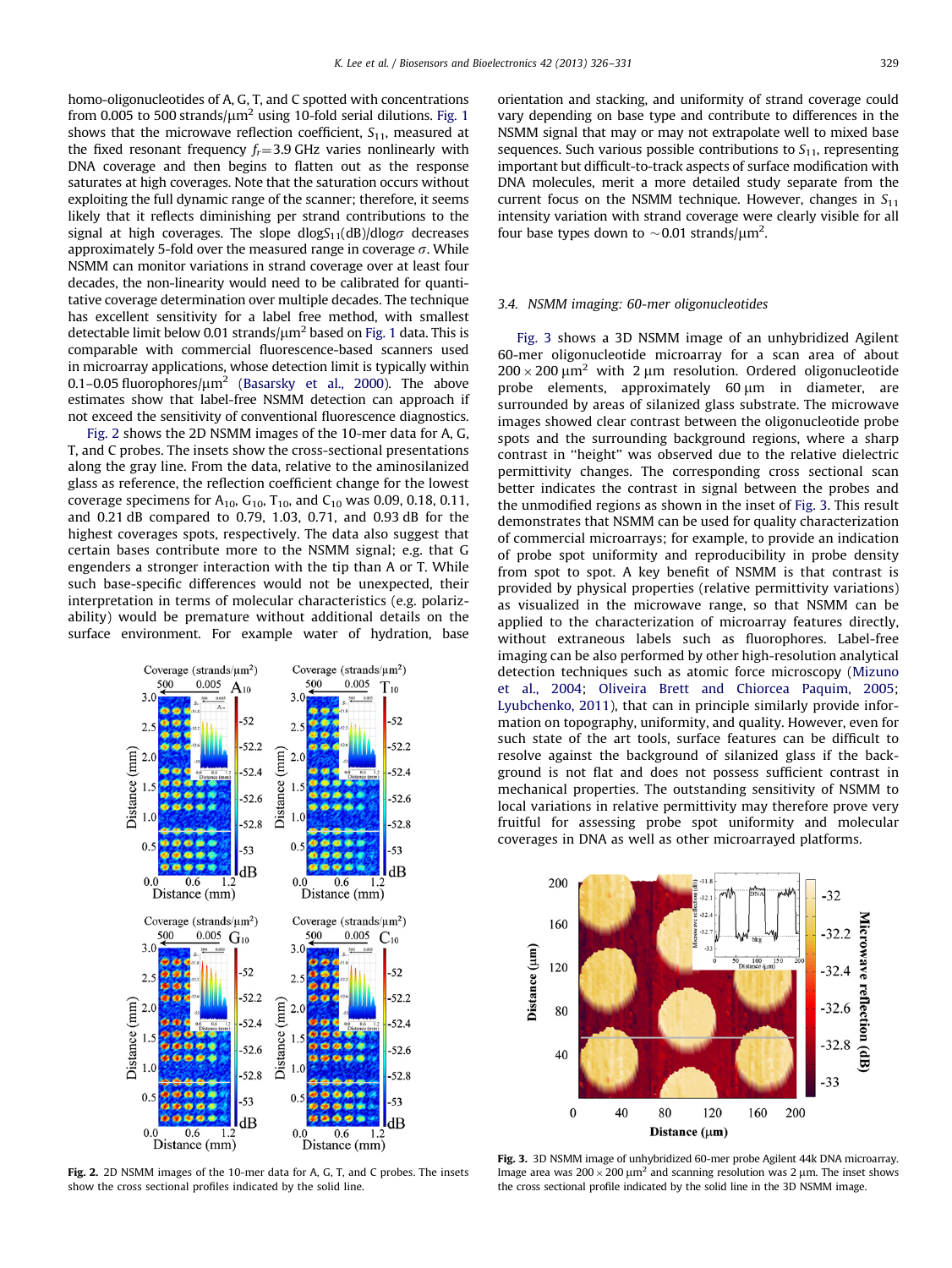

Fig. 4. (a) 2D NSMM map (with 2 µm scanning resolution) and (b) fluorescence image (prepared by Agilent Technologies) of the hybridized 60-mer DNA microarray. The same position with  $1.5 \times 2$  mm<sup>2</sup> surface area of the microarray is shown in both images. The insets show the corresponding cross sectional profiles along the solid lines in each image.

# 3.5. Microarray 3D mapping: NSMM and fluorescence images

A major motivation for the present study was to compare NSMM label-free detection of hybridization with that of conventional commercial hardware. This was done by comparing NSMM images with those obtained with the Agilent microarray scanner, using 60-mer oligonucleotide Agilent 44 k microarrays hybridized to complex human targets as described in the experimental section. A series of experiments were performed (independent trials for over 140 spots) to examine the correlation between the two imaging techniques. Fig. 4(a and b) respectively shows an NSMM image and fluorescence image prepared by the Agilent scanner, on the same position with the scan area of 1.5  $\times$  2 mm<sup>2</sup>. The observed intensity gradation between microwave signal and luminescence intensity shows very similar behavior. This similarity is further highlighted in the insets of Fig. 4 which show cross sectional line scan intensity profiles of NSMM and fluorescence images along the solid lines indicated on 2D images. Good correlation is again evident between the two imaging techniques. The line scan intensity measurements also show good contrast in signal between the hybridized spots compared to the surrounding background. The obtained microarray spot diameters for both unhybridized and hybridized probe spots were about 60  $\mu$ m and agree well. Thus, the NSMM can quantify hybridization processes while providing images with high scanning resolution and intensity [\(Melikyan et al., 2009\)](#page-5-0).

For each NSMM spot in Fig. 4(a), the  $S_{11}$  raw data consist of approximately 335 values in the  $x$  and  $y$  directions which can be averaged to a single number to represent the NSMM signal for that spot. Comparison of these microwave intensities with the fluorescent intensities can more directly evaluate correlation between NSMM and fluorescence images. This is considered in Fig. 5, which plots the log signal intensities for the two methods against one another. To calculate the mean log ratio, the average NSMM response  $(S_{11}$  at 3.98 GHz) for a spot was normalized by the DNA-free (i.e. salinized glass substrate)  $S_{11}$  value; these values therefore range from 0 to 1 (i.e. 0 means DNA-free and 1 means highest reflection for microwave data). The log ratio for the fluorescence data was normalized by the highest intensity of fluorescence raw data taken from images in Fig. 4. Fig. 5 shows that the two techniques show a high correlation coefficient  $R^2$  = 0.9923. Therefore, despite an entirely label-free mechanism



Fig. 5. Correlation of the normalized microwave reflection coefficient with fluorescence amplitude for spots in the hybridized Agilent 44k microarray.  $S_{11}$  was normalized to the slide substrate as background, while fluorescence intensity was normalized to the highest measured signal.

of contrast, NSMM can characterize the hybridized state of a microarray comparably to conventional label-based, fluorescence protocols. NSMM scan field is relatively uniform across the entire slide and varies with a pixel standard deviation of less than 2.7% and correlation coefficient over 0.9923 for the 60-mer nucleotide which is of order the errors and correlation value obtained by Agilent; about 2% and 0.9901 for a 25-mer nucleotide [\(Corson](#page-5-0) [et al., 2004\)](#page-5-0).

#### 4. Conclusions

The main advantage of NSMM over other label-free detection methods is its outstanding sensitivity and high scanning resolution (potentially less than 50 nm). As a label-free method, NSMM readout does not require labeling of target sequences with